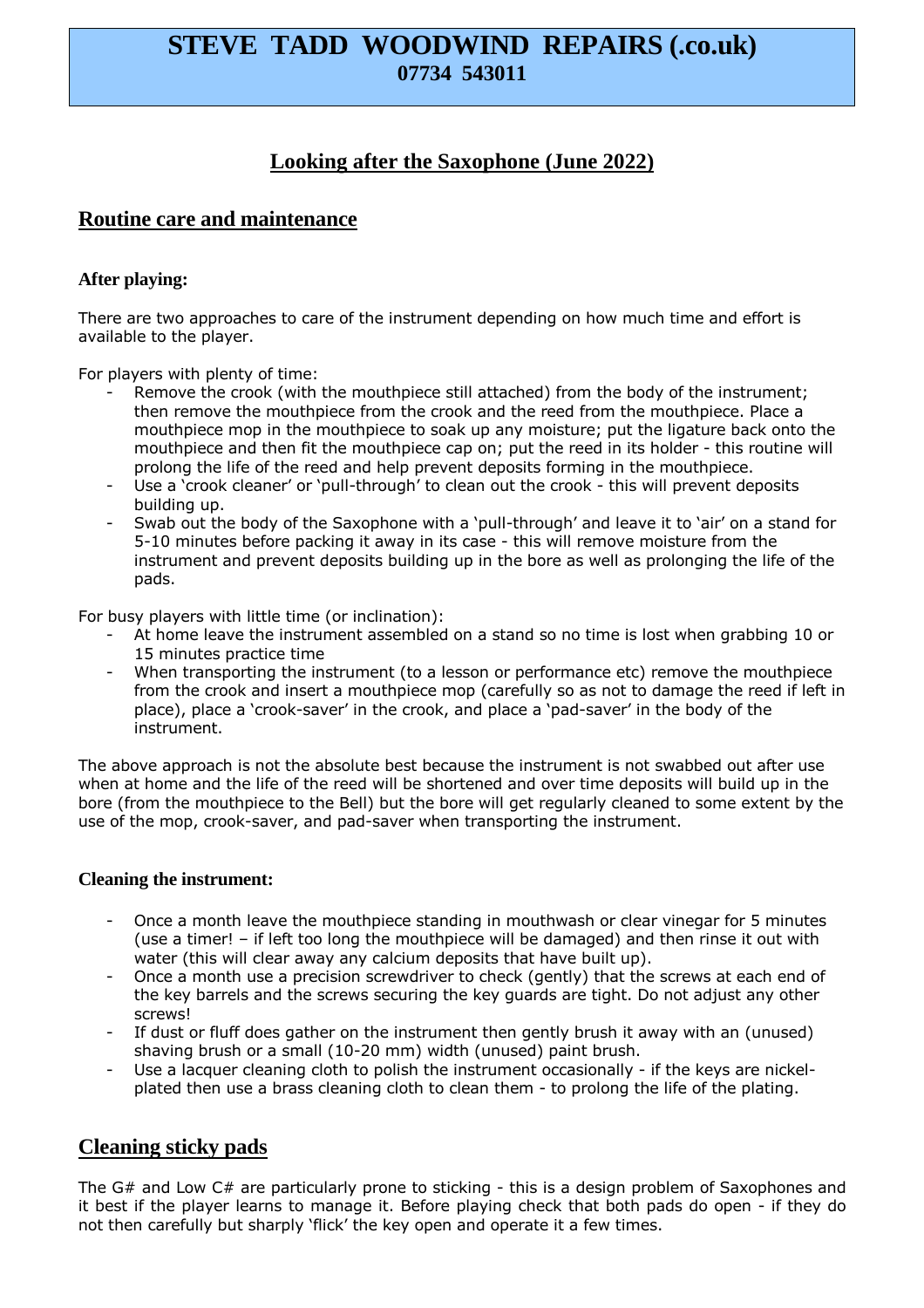To clean sticky pads you will need Methylated spirits, some cotton buds and some pad cleaning papers:

-Dab a cotton bud in some Methylated spirits and clean the pad and the rim of the tone hole carefully and as far as is possible without jamming the cotton bud at the back of the pad.

-Dab some Methylated spirits on a sheet of (Yamaha) cleaning paper and drag it through underneath the pad with the pad held lightly closed so as not to tear the paper, then allow the pad to dry for about a minute.

-Take another sheet of (Yamaha) cleaning paper and use a 4B (or softer) pencil, cover both sides of the paper with pencil lead, then put this paper underneath the pad and drag it through a few times. The graphite in the pencil lead acts as a lubricant and should prevent the pad from sticking for a while.

#### **Adjusting the octave mechanism**

Saxophones commonly have problems with the octave mechanism; this is because the mechanism crosses from the body of the instrument to the crook and often gets bent during assembly or just drifts out of alignment over time. When the register thumb key (aka Octave thumb key) is used then one Octave pad should be raised open and the other Octave pad should be lowered shut: up to and including G - lower pad (on body) open; from A upwards - upper pad (on crook) open. If, when depressing the register key, the upper pad will not **close** when playing 'G', then hold down the upper pad cup and bend the other end of this key (the bridge bar) slightly up. If, when depressing the register key, the upper pad will not **open** when playing 'A', then hold down the upper pad cup and bend the bridge bar slightly down. Do these adjustments with the instrument assembled – the bridge bar is designed to be adjusted like this so it is unlikely you will damage the instrument but it may take a couple of attempts to bend the bridge bar into the correct position.

In some instances players may not be able to make the adjustment themselves because the bridge bar is mis- aligned (either due to poor manufacture or many years of small adjustments) in which case it will need to be taken to a repairer to reset the Octave mechanism.

#### **Instrument stands**

Instrument stands have two functions - firstly to support the instrument safely when it is not being played and secondly to help the instrument drain properly (the condensation from the players breath will drain into the palm key tone holes and onto the pads if a Saxophone is left lying horizontally). Only pack the instrument into its case if there is some good reason why the instrument cannot be left on a stand (such as it possibly being knocked over). Children might be better off leaving the whole instrument assembled (but with a mouthpiece cap on to protect the reed) and placing the instrument under their bed when not in use, the instrument won't drain effectively but it might be played more often and it won't get knocked over.

If the stand it to be kept at home, buy a stand with the largest possible base because this will be the most stable; if the stand needs to be used at performances as well as at home, then a smaller folding stand might be better. During performances it is best for the player to keep hold of their Saxophone (rather than place it on a stand) so it stays warm and in tune.

#### **Saxophone cases**

Saxophones are easily damaged and a strong instrument case that holds the instrument securely is essential. The keys will be bent if the instrument can move in the case while being carried. Nothing else should be kept in the case unless there is a specific compartment for it (or it can fit in the bell). While the instrument is in the case it must have its 'end plug' (usually supplied with the instrument) inserted into the top socket to prevent the instrument moving about in the case - if a pad saver is used then the end plug is not required because the pad saver will have a built-in end plug. It is always best to use a case with rigid sides; soft padded 'gig bags' really are worse than useless - the player thinks the instrument is protected when it is not.